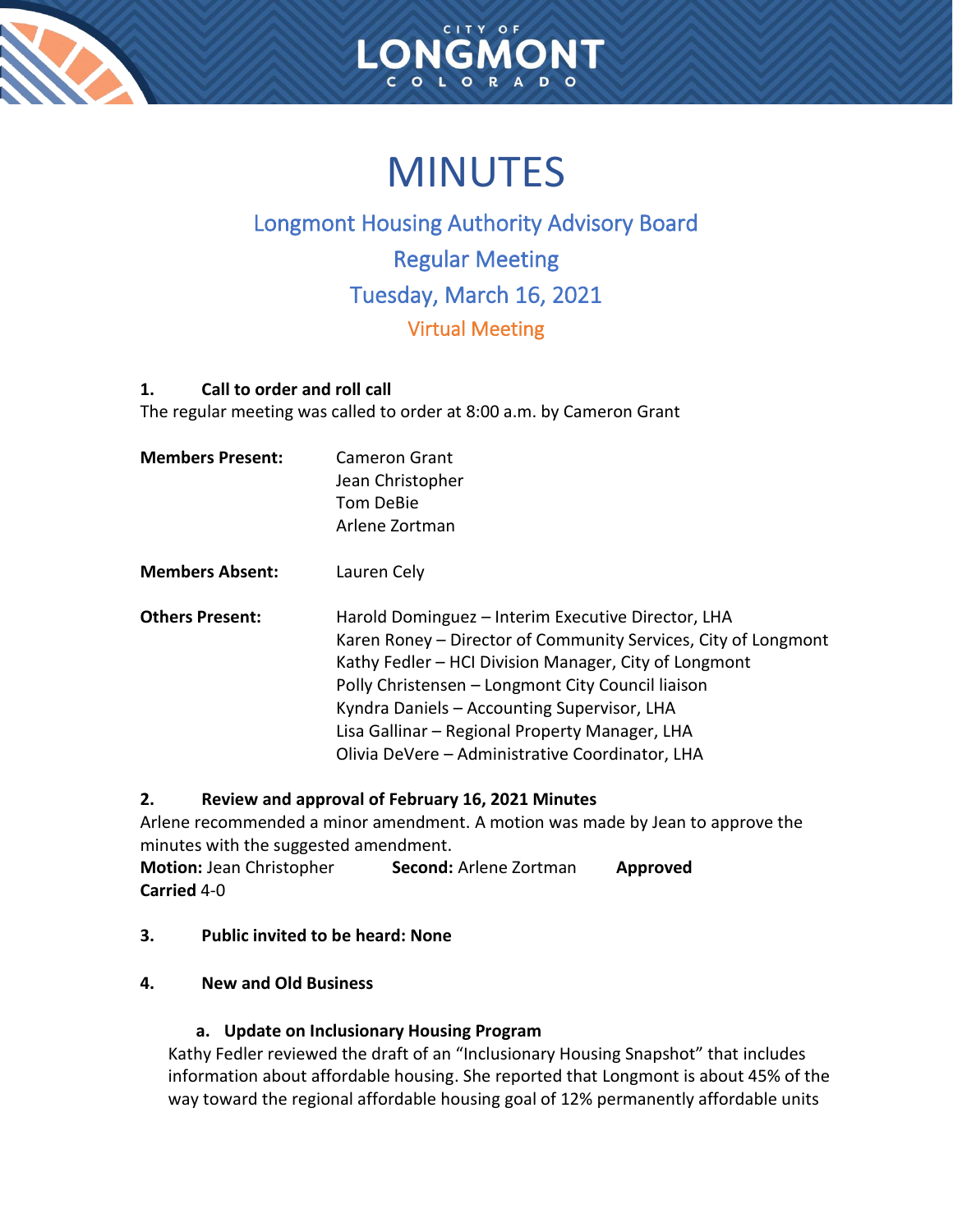by 2035. In 2018, there were 2,300 affordable housing units, which accounted for 6.2% and the goal is 12%. Only 6 units were added in 2019 because Fall River didn't get its certificate of occupancy until 2020. 90 units were added in 2020 from Fall River and the Micah project; the Inn Between acquired a market rate project that will be converted to affordable, so those units are included as well. 14 for-sale homes were also brought on bringing the total to 6.07%. Going forward in 2021, projection includes about 73 new units, in 2022 about 175 new units, and in 2023 about 240 units. 5400 is the total goal. Of the 2,432 units that are affordable, 94% are rental homes and 6% are for-sale homes. In 2020, \$746,000 of federal funds as well as \$233,000 from local affordable housing funds were invested in affordable housing units, which leveraged \$15 million in other funding (primarily comes from the Fall River project, and the acquisition of the Inn Between units).

She went on to address the Fee-In-Lieu Pipeline graph that showed \$14,622 received in Fee-In-Lieu that was paid into the affordable housing fund. She also reviewed the projected amounts for the coming 3 years. About \$808,124 is projected to be received in 2021.

Kathy Fedler reviewed another graph that demonstrated the median sales prices in Longmont for both Single Family detached homes and Single Family attached homes as well as a graph that displayed new versus existing home sales in Longmont. She then went over the income needed to purchase or rent in Longmont; a family needs to make around \$115,000 income to afford a median-priced home which is about \$40,000 higher than the area's median income.

A board member asked, "if an existing facility does not currently have affordable housing, can it have units included in the future?" Kathy advised that, if they wanted to deed restrict their units, they could contact HCI. She added that there are currently not enough available subsidies to get to that point but that it can be looked at in the future. The question was also asked about the average rental price in Longmont and Kathy reported that \$1504 is the average price in Longmont. Board members asked to see a chart of the average rent prices over the years and Kathy advised that she can add it to the sheet.

Inclusionary housing and the need for affordable housing in Longmont as it relates to the goals of the Housing Authority is discussed. Staff suggested that goals for the future should include aggressive development of affordable housing on the properties owned by the City that are vacant and how more land can be acquired. Staff also discussed the 9 acres that were acquired for affordable housing developments through the Costco deal. Staff emphasized the importance of developing new units on that land as quickly as possible; this is the plan for the new development, Sunset Heights on the land where the Suites is located. Staff mentioned two other properties as well. Developing vacant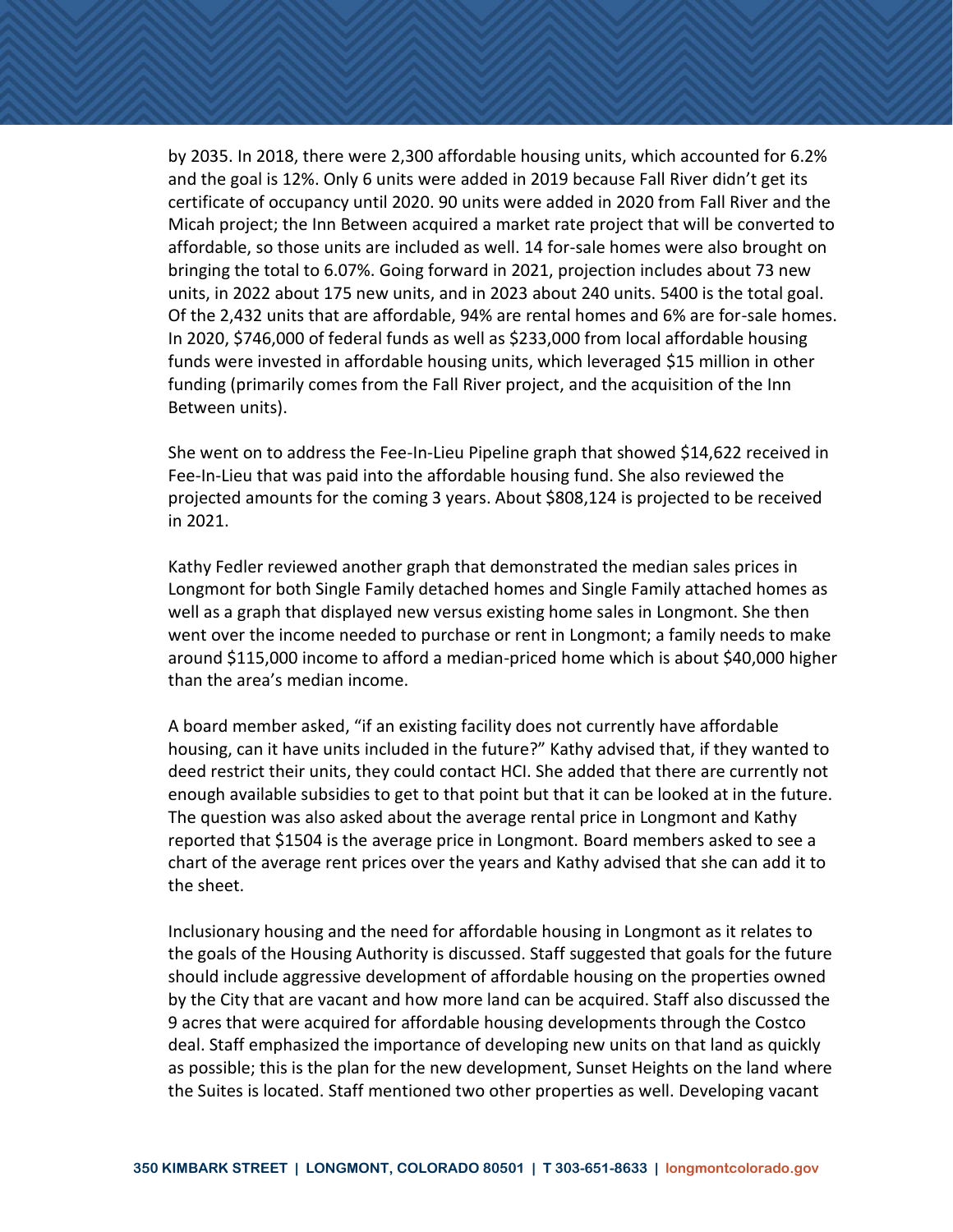land into affordable housing not only provides AH units to the community but will also increase the revenue brought into the organization. Staff discussed the importance of development of communities for families, since LHA's majority of current properties are specifically for older adults. Staff added that LHA owns 11 acres and if properties are developed on that land, the portfolio will double, and this will reduce the LHA's financial dependency on HUD. Staff voiced the importance, also, of expanding the acquisition of Housing Choice Vouchers and briefly discussed some new housing concepts that we may be able to expand on soon.

The role of the LHAAB is discussed as how it relates to these future development opportunities. One board member inquired about the City's restrictions when it comes to how many floors a building can have. Staff stated that there might be some opportunities for higher-rising buildings in certain areas of Longmont that are not adjacent to other residential areas; it would need to be discussed first with City Council and the Planning and Zoning Commission. Currently the maximum height allowed is 6 floors.

A board member inquired about new development opportunities and asked if an increase in properties will assist with keeping rent costs low for residents. Staff explained the role that "fee in lieu" has in subsidizing these properties so that the rents can remain lower by relying more on subsidy and less on equity.

**b. Presentation of 5-year plan – review and recommendation to LHA Board** Kathy Fedler presented an overview of the plan. She prefaced by stating that there was a waiver to submit in 2020 so although it is being submitted in 2021, it covers 2020-2024 and aligns with the City's Consolidated Plan. The plan was posted publicly for comment even though the requirement was waived by HUD this year.

Board members inquired about the goal listed in the plan of "two new developments a year" and Kathy clarified that "two" refers to new property owners that accept Section 8 vouchers. Another board member asked about the pushback that currently exists from private landlords regarding participation in the Section 8 program. Kathy named some of the work that has been done and continues to be done to encourage more landlords to participate in the program including security deposit incentives, etc. Staff added that work has been done through the City's engagement with local property owners around "positive tenancy". Boulder County also received grant funding for a Landlord Acquisition Specialist position whose job it to build relationships with property owners and encourage their involvement in the Housing Choice Voucher program.

Board member Christopher expressed her excitement about this update. She spoke about complaints she has heard from landlords about the amount of work to house a voucher-holder and asked what can be done to reduce the burden on the landlord. Staff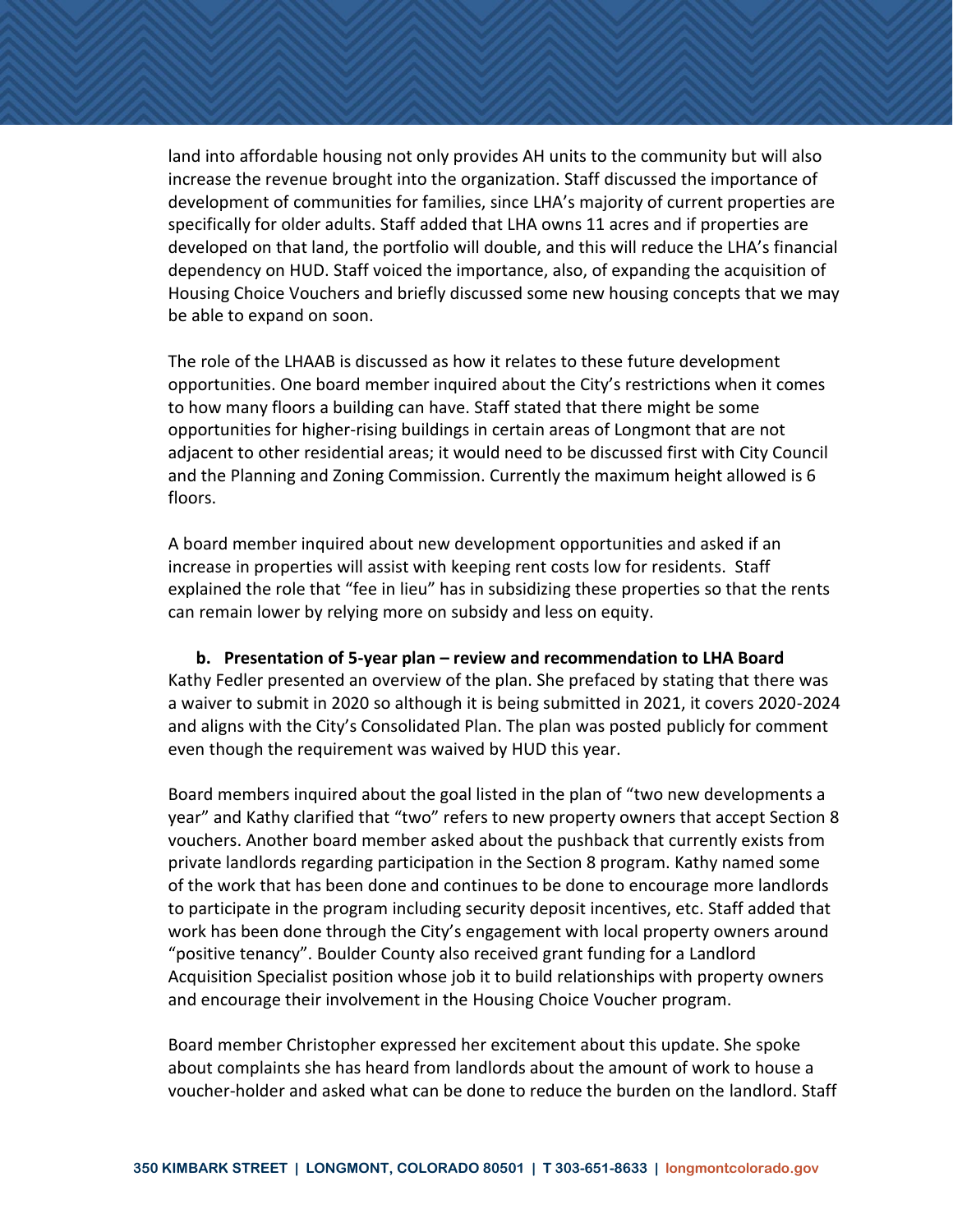responded that surveys are periodically conducted with property owners about their participation in the program. That input is used to improve the participation process. The goal is to create successful tenancy for both the landlord and the tenant by encouraging the use of community resources to deal with any issues that may come up. Staff also mentioned a new Colorado state law that requires property owners with 5 or more units in one building cannot consider the source of income when selecting a tenant.

Chairman Grant discussed the LHAAB's role in the recommendation of this plan and prompted the board members to give their input. Board members stated that reducing the budget to a 25% dependence on HUD funds from 45% seems like an aggressive goal and that they are more comfortable with a goal of 35%. Staff indicated that goal was included and carried forward from the 2014-2019 plan. Chairman Grant asked if the board should consider leaving that goal out of the plan and staff suggested it be kept in and amended.

**A motion was made to recommend the 2020 5 Year Plan to the LHA Board of Commissioners for approval with the proposed amendment: a goal to reduce dependency on HUD funding by 10% except for the Housing Choice Voucher Program Motion:** Jean Christopher **Second:** Tom DeBie **Approved Carried** 4-0

#### **c. Review Bad Debt Policy and Recommendation for LHA Board**

Staff presented an overview of proposed changes to the existing policy as well as how it related to proposed resolution 2021-03. Staff explained a situation regarding a tenant that was given proper notice of a rental increase but continued to pay the lesser rent amount and LHA staff at that time failed to notice and correct the discrepancy. The tenant moved out in January 2021 with a \$1,000 debt. Because the deadline for security deposit return was approaching, the Executive Director made the decision to write off this debt in order to remove it from the Yardi system and process the security deposit return. The proposed amendment to the policy would allow the Executive Director to write off up to \$5,000 of debt, if needed, in the future. Attempts will be made whenever possible to seek Board approval beforehand; however, this will allow staff to take action in instances that require more immediate responses.

The proposed policy also changes the timeframe to reach a repayment agreement from 30-days to 90-days. Staff added that extending the timeframe also provides more time to attempt to collect rent from the tenant.

One board member inquired about the process by which payments are posted to a tenant's ledger and staff confirmed that Community Managers create their own ledgers and coordinate with LHA's Accounting Supervisor to correct official ledgers. This ensures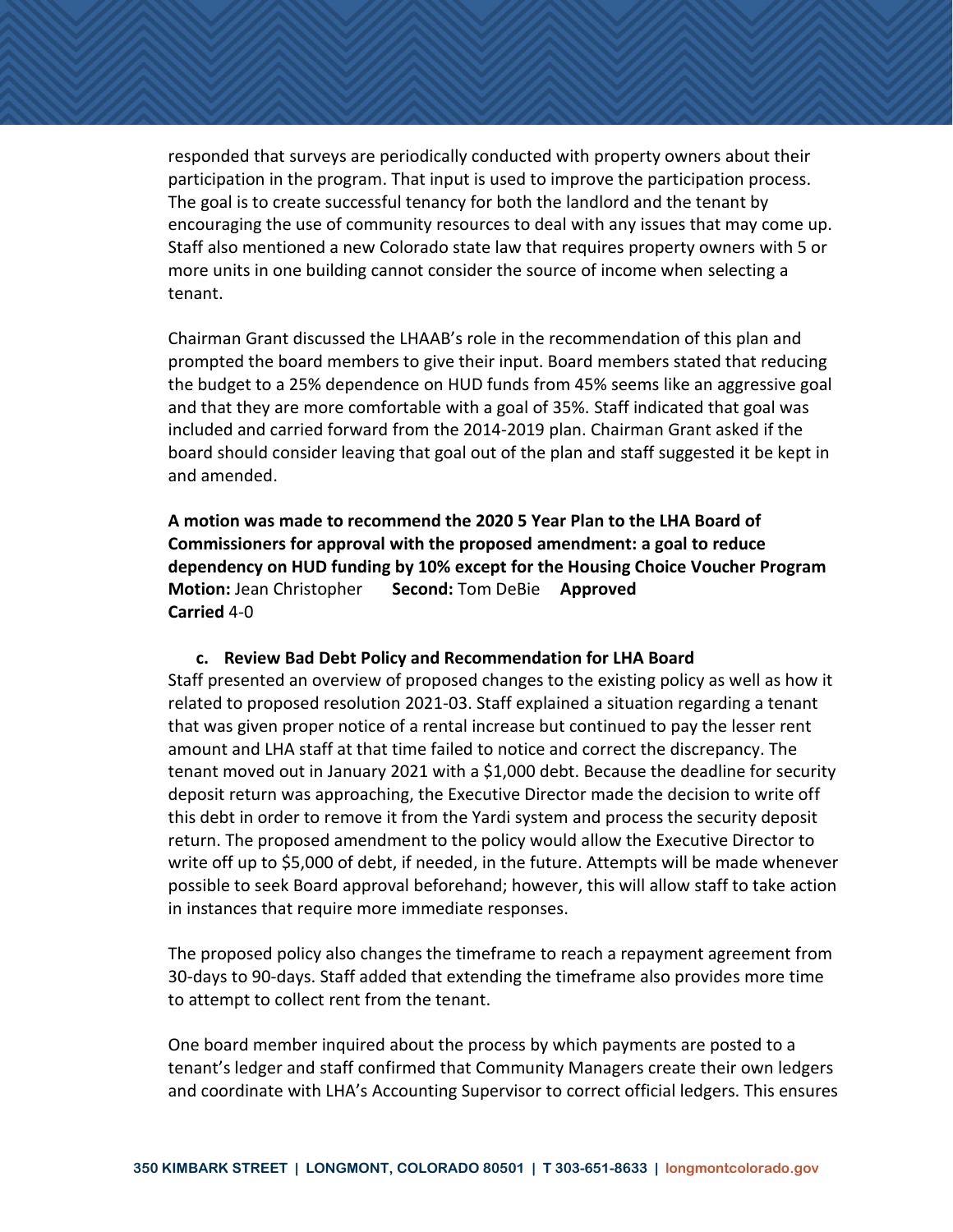a separation of duties between the managers and accountants.

Staff reiterated they are making process improvements in collecting rent payments and that they are collaborating with Senior Services regarding resources and resident engagement.

**A motion was made to recommend the Bad Debt Policy to the LHA Board for approval Motion:** Jean Christopher **Second:** Arlene Zortman **Approved Carried** 4-0

#### **5. City Report**

**a. Update on Operations**

#### **Snowstorm Update**

LHA's vendor for snow removal terminated their contract after the first snowstorm of this season; City Recreation and Golf maintenance staff have been providing snow removal at the LHA properties for the remainder of this winter season. Harold Dominguez indicated that crews worked hard to ensure emergency access during this recent heavy snowstorm. Residents were requesting snow removal behind and between cars, and sometimes from their cars. It is not feasible to meet all of these requests, but options are being evaluated about how to make residents' cars more accessible during significant snow events.

Lisa Gallinar applauded her management and maintenance team for the great work they did to help with snow removal. Harold praised all LHA staff that worked during the storm for their phenomenal work.

Board member Christopher spoke about volunteers that will help clean cars and shovel for older adults in the area. She mentioned that construction is due to begin on the AMSA parking lot there is still too much snow to easily move cars. Staff indicated that the POD removal and parking lot construction will likely be delayed for a short time due to the snowstorm.

#### **Property Updates**

Lisa Gallinar updated the advisory board about the upcoming install of a pendant emergency call system at the Hearthstone and Lodge.

Harold Dominguez gave a brief update about new security systems being installed at specific properties, based on available budgets. The goal is to integrate all systems at the properties; same fob system, same camera system, etc.

#### **Other Updates**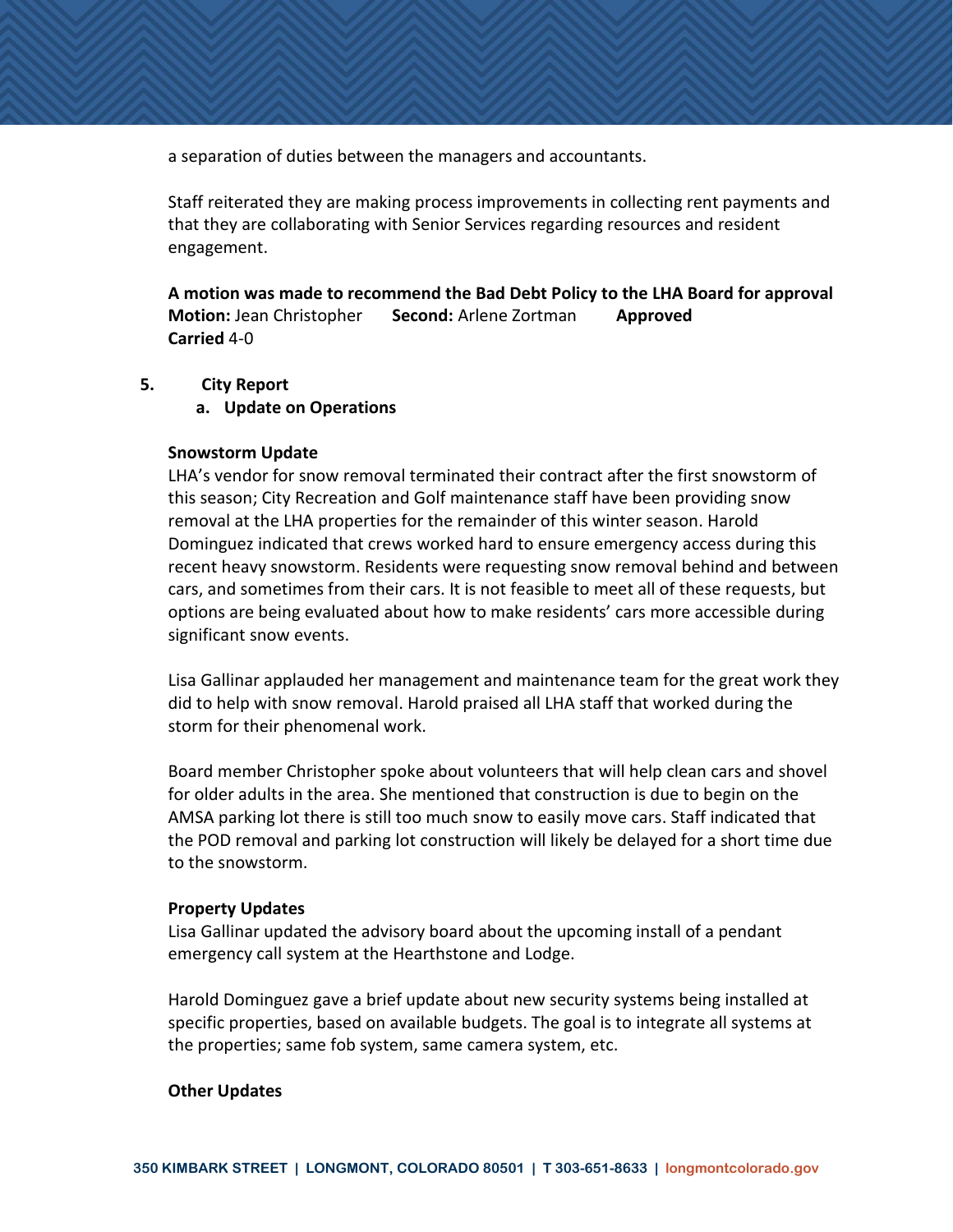Lisa Gallinar announced that a Community Manager position is posted for Fall River and Spring Creek. Lisa is also focusing on ways to improve resident engagement in the communities.

#### **Waitlist Update**

Karen Roney updated the advisory board on work that Olivia DeVere has done to enter HCV waiting lists into Yardi in order to more efficiently manage the waitlist. The last waiting list update occurred in 2018. Notifications were sent out to the 900 households still on that waiting list and asked for a response within a certain number of days if they wished to remain on the waiting list. Approximately 120 households remained following the purge and Olivia entered them into Yardi.

#### **Vacancy/Aged Receivables Reports**

Lisa Gallinar presented the current vacancy report and briefly summarized current vacancies that exist in the LHA properties and plans to fill them.

Harold Dominguez commented that the organization's ability to better utilize Yardi was the result of LHA's work the Yardi consultant and training provided by the consultant and through the Aspire platform.

#### **Acknowledgement to staff**

Harold Dominguez spoke briefly about the unit at the Suites that flooded and how it impacted the tenant. He assured the advisory board that everything is being done in a timely manner to return the resident to her unit as quickly as possible.

Harold gave a shout out to the LHA and City staff for their fearless yet caring efforts and for their commitment to moving the organization forward. Harold added that the pace of the work is beginning to move along very quickly. He gave a shout out to Lisa Gallinar for all she has taught him so far and commented that she has been an integral part of the work that has been done to stabilize the organization. He concluded by saying that the future of the organization is bright. Staff added that Harold has embraced the role of interim Executive Director and gave him a shout out for the great job he has done. Chairman Grant expressed excitement for the future.

#### **6. Next Meeting – April 20, 2021**

**7. Adjourn**